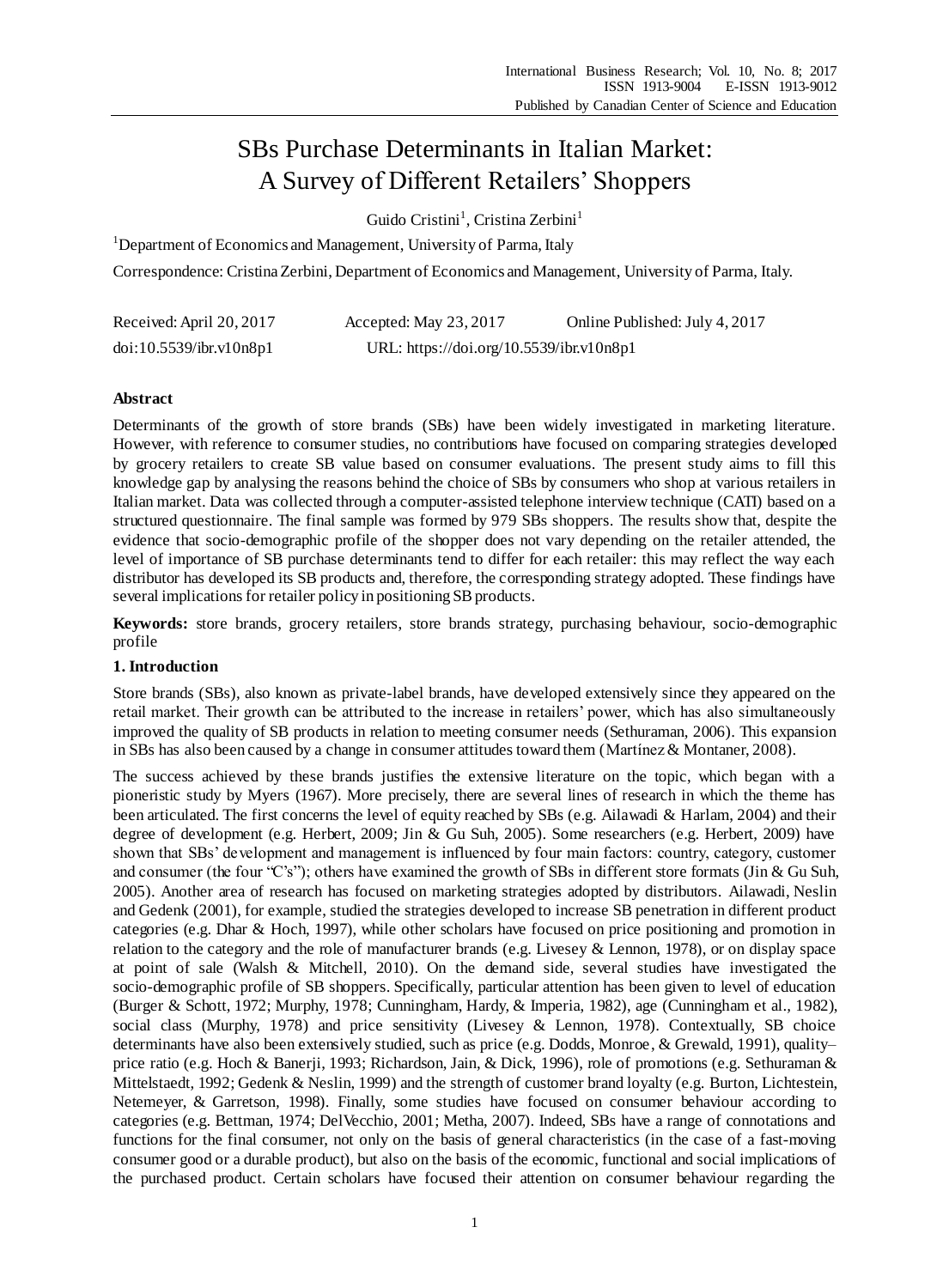segmentation of supply by distributors in planning and distinguishing different types of SBs. In this context, it has been demonstrated that consumer responses vary according to the different segments (i.e. premium, value, etc.) and functions (e.g. environmentally friendly, organic, free from, etc.) of SB products (e.g. Richardson, Dick, & Jain*,* 1994; Davies, 1998; Dhar & Hoch, 1997).

In light of the high number of extant studies, it is clear that the topic of SBs has been widely addressed and debated. However, none of the research conducted to date has focused on comparisons of consumers across different grocery retailers. In other words, it is currently unclear whether there is a typical buyer of SBs that is equal for all retailers, or if the SB consumer profile differs according to retailer. Furthermore, no studies in the literature to date have investigated the existence of differences in SB product purchase determinants across retailers, given the different positioning strategies adopted by retailers.

This study aims to contribute to the SB literature by increasing knowledge on the consumer profile and on purchasing determinants by analysing the presence of difference among grocery distributors.

Specifically, two main aspects are considered: first, the paper analyses whether the socio-demographic profile of SB shoppers differs among customers of different retailers; second, with reference to the SB distribution strategy, we assess whether different clusters of consumers show common behaviour patterns. In particular, we look at reasons behind the purchase of SBs among customers of different retailers. Some distributors, in fact, offer their customers SB products in different segments, while others offer only standard products. For some retailers, SBs are an important vehicle of communication for core values, which may include aspects such as ethics, safety and investment in social activities. For others, they are simply a cheaper alternative to manufacturer brands.

Besides the theoretical implications, this study also has practical implications for retailers with reference to SB strategies and the consumer relationship. Identifying differences in SB purchase determinants among consumers of different retailers represents relevant information for distribution strategies.

The paper is structured as follows. The next section reviews the literature and develops the research hypotheses. This is followed by an explanation of the methodology used. The subsequent sections detail the results and discussion, highlighting theoretical and managerial implications. Limits of the study and suggestions for further research are examined in the final section.

# **2. Literature Review and Hypotheses**

# *2.1 Socio-demographic Profile*

As highlighted by Dick, Jain and Richardson (1995) and Fernandez and Martinez (2004), retailers need to know the profile of SB consumers in order to improve the position of their brands in the market. In light of this, several researchers have examined the traits of consumers who purchase SB products, with the first studies published as early as the 1960s (e.g. Frank & Boyd, 1965; Myers, 1967; Burger & Schott, 1972; Dick et al., 1995; Burton et al., 1998; Ailawadi et al., 2001; Mart hez & Montaner, 2008). Over time, several variables have been used to analyse consumer profiles with regard to socio-demographic characteristics. However, contrasting results have been found in the literature.

With reference to the age variable, some authors have affirmed that young people are the main buyers of SB products (Dick et al., 1995; Omar, 1996), while others were not able to identify a specific consumer profile on the basis of age (Richardson et al., 1996; Burton et al., 1998). Similarly, with regard to the level of education, the results reported in the literature vary: according to Omar (1996) and Martìnez and Montaner (2008), people with a lower level of education are more likely to SB products, while according to Richardson et al. (1996) there is no significant relationship between the level of education and the profile of the typical buyer of SBs. Contradictory results have also been observed for the income variable. Although Cunningham et al. (1982) found no link between income and consumer profile, Dick et al. (1995) and Richardson et al. (1996) argued that a significant relationship exists. However, while Dick et al. (1995) stated that consumers who prefer SB products are those with an average income, Richardson et al. (1996) affirmed that SB products are preferred by people with a lower income. The only variable for which consistent results have been found in the literature is household size: SB products are purchased more frequently by larger families (Dick et al., 1995; Omar, 1996; Richardson et al., 1996). Finally, according to Mart hez and Montaner (2008), most socio-demographic characteristics do not seem to be relevant in defining the SB consumer profile.

Given these conflicting results, this paper intends to verify whether there is a common profile among buyers of SB products from different retailers. The research aims to verify the assumption that the socio-demographic profile of the SB product buyer does not differ significantly across the various distributors. Indeed, in a mass market, we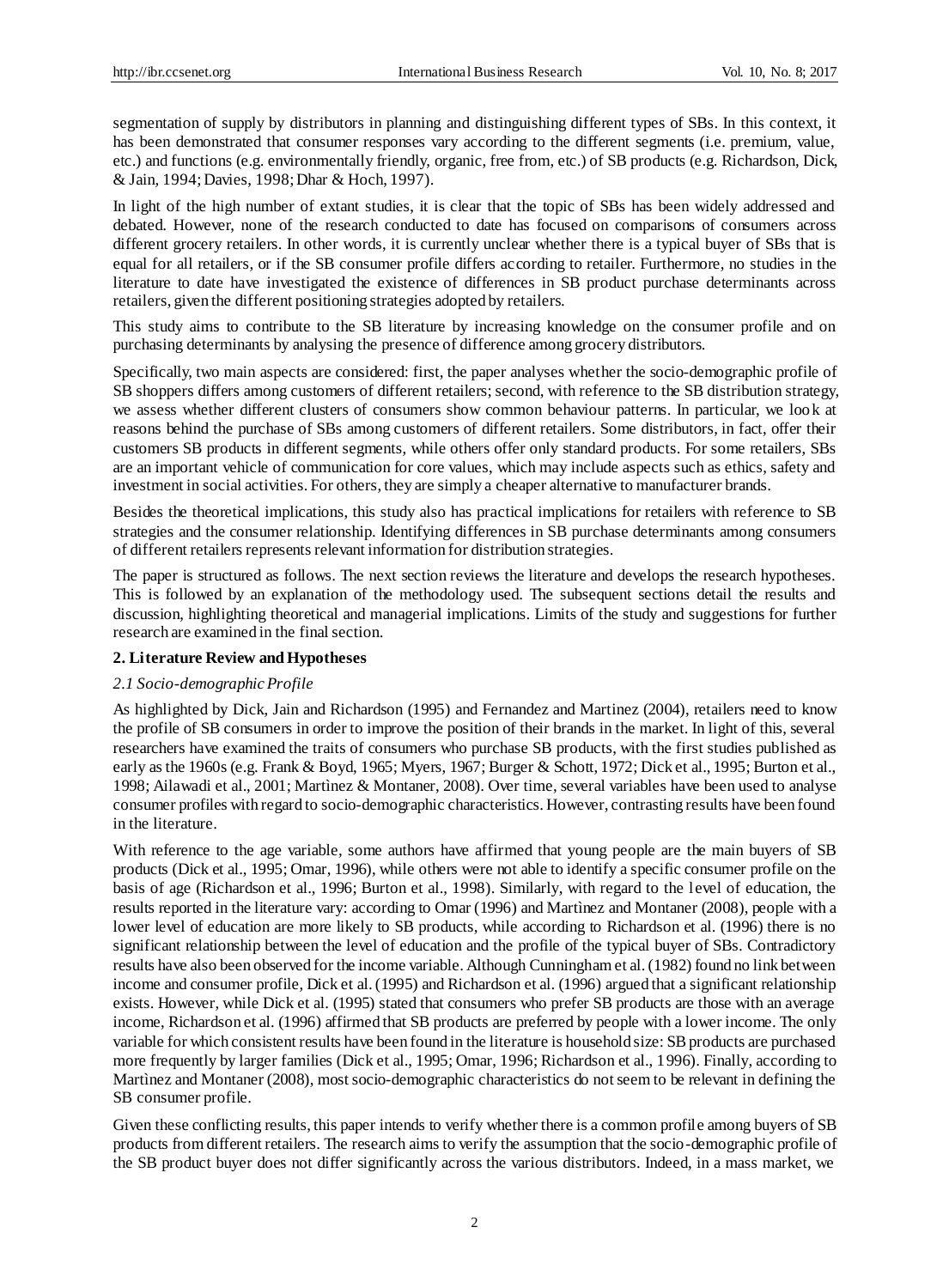assume that the SB consumer profile will probably not change, given that the retailers themselves are often interchangeable as channels.

More formally, the following hypothesis is stated:

H1. The socio-demographic characteristics of SB buyers – that is, (a) age, (b) gender, (c) marital status, (d) household size, (e) level of education and (f) professional status – do not vary among Italian grocery retailers.

#### *2.2 SB Purchase Determinants*

Literature on retailing has long examined consumers' reasons for purchasing SBs. Some studies have shown that consumer decisions to buy SBs are made on the basis of comparison with the manufacturer's brand on the shelves. As described by Kirmani and Wright (1989) and Aaker (1996), the higher value of the manufacturer's brand is the result of heavy investment in innovation and communication over time, which make the brand distinctive. Indeed, the consumer is aware that the producer's investment in the brand is proof of its validity in terms of being higher quality and thus meriting the related financial risk. Thus, consumers who opt for a product that is not part of the manufacturer's brand are aware that they are taking a risk (in terms of negative quality differential) and look for a signal that the potential disadvantage will be lowered or removed (DelVecchio, 2001). The risk can be linked to a potential function disadvantage (intrinsic quality, aesthetic aspects, perceived quality, innovation in terms of use and/or conservation, etc.), which is largely linked to the profile of the SB product category. Some studies have emphasized that the risk is greater when the category is: complex (DelVecchio, 2001), subject to variation over time (Bettman, 1974), or characterized by a low frequency of repurchasing (Narasimhan, Neslin, & Sen, 1996). Theoretically, each of these aspects makes the consumer more sensitive to a recognized brand that lowers the functional risk.

It is well known that the main advantage that SB products offer to consumers is low price; this has always been the leading reason to buy SBs. However, while the quality of SBs was once considered inferior to that of national brands, consumer opinion about this has changed over time. The results of a study conducted by Verhoef, Nijssen and Sloo (2002) showed an improvement in assessments of the quality of SB products by consumers. Indeed, as the objective quality of SB products has increased, the differential compared to national brands has diminished (Sethuraman & Gielens, 2014). Price and perceived quality are the major determinants of SB brand selection (e.g. Beneke, Flynn, Greig, & Mukaiwa, 2013; Erdem, Zhao, & Valenzuela, 2004; Steenkamp & Geyskens, 2013; Hoch & Banerji, 1993).

Alongside the two determinants discussed above, other factors have emerged as relevant in the purchasing choices pertaining to SBs. Bodur, Tofighi and Grohmann (2016), for example, showed the importance that consumers assign to ethical elements related to the brand – that is, product attributes that determine a positive impact on environmental protection, animal welfare, human rights and social issues (Gupta & Kumar, 2013; Luchs, Naylor, Irwin, & Raghunathan, 2010; Irwin & Naylor, 2009). According to the Bodur et al. (2016), SBs benefit from the presence of ethical attributes if they are premium products sold at a higher price, or when the retailer has a good reputation. In relation to ethics, the concept of sustainability is also becoming increasingly important in consumer decisions (Gupta & Kumar, 2013). Indeed, this has led to demands for sustainable retailers that, in turn, offer sustainable products. The growing consumer attention towards the environment has increased the importance assigned to actions supporting environmental protection. Finally, another aspect that should be considered among SBs purchase determinants is the level of innovation. Although traditionally retailers have been concerned with service innovation, leaving product innovation in the hands of national-brand manufacturers (Doyle & Bridgewater, 1998; Hardaker, 1998), currently even distributors are investing in product innovation (Conn, 2005). This new strategy has led to the development of a unique and distinctive assortment from each retailer.

In light of the above mentioned literature, the present paper investigates whether the purchase of SBs by Italian consumers depends mainly on cost savings or on other aspects, such as quality, ethics, sustainability or innovation; indeed, the latter, may represent, as highlighted by the literature, the relevant variables in the choice context by consumers. This issue is a traditional area of inquiry in the retailing literature, but in this study the attention is focused on the individual-retailer level, since no studies to date have analysed the subject from this perspective. Indeed, we aim to discover whether the reasons for SB purchase are the same or vary across different retailers, specifically in the Italian market. It is important to discover whether SB products are bought for reasons apart from the price differential with leading brands. If other reasons are identified, this would mean that there is no longer a perception of risk in abandoning manufacturer brands, which would show that certain distributors have succeeded in building value into their SBs.

Therefore, the study analyses the level of importance of individual determinants for each retailer, and assesses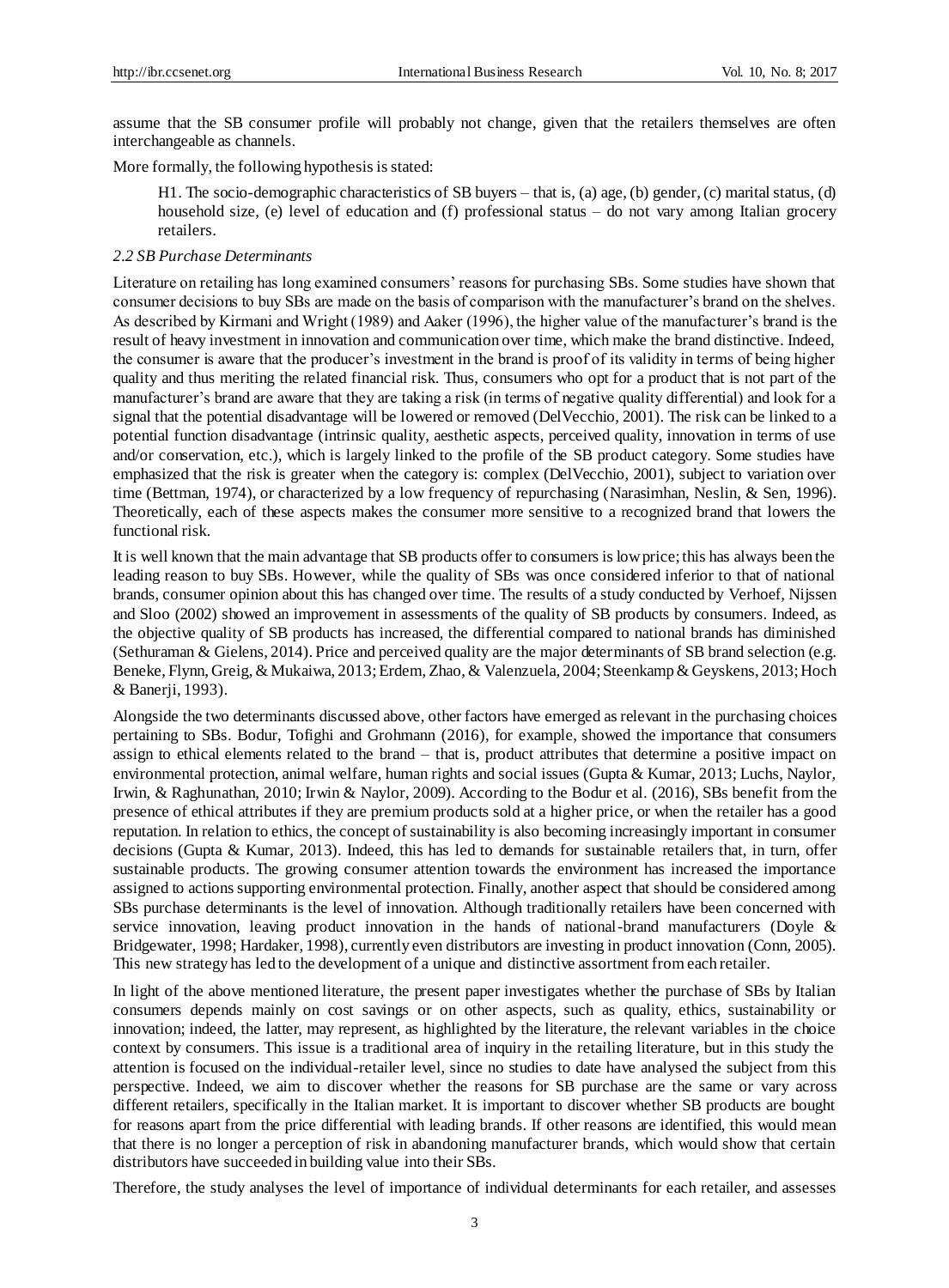the existence of differences among Italian distributors. Given the range of strategies pursued by retailers -that differ among them in terms of positioning of the SB as a result of the management of the investments made on the store chain and SBs-, the assumption underlying this analysis is that there are significant differences in the assessment of determinants' importance between customers of various retailers. More formally, the following hypothesis is formulated:

H2. The importance of SB purchase determinants – that is, (a) price, (b) quality, (c) ethics, (d) sustainability and (e) innovation – varies among customers of different Italian grocery retailers.

## **3. Methodology**

## *3.1 Sample and Procedure*

The data was collected among a panel composed of shopper loyalty card holders of the major retailers operating in the Italian market, and representative of the Italian population. Participants were interviewed individually from October to November 2013. The computer-assisted telephone interview technique (CATI) was used for data collection as it was felt that using telephone interviews would save on cost and time. The interviews were based on a structured questionnaire.

The variables of interest were measured by asking participants to indicate on a scale from 1 to 5 (1 = disagree,  $5 =$ agree) their level of agreement with statements about the price, quality, ethics, sustainability and level of innovation of SB products. All items used in the questionnaire are shown in Table 1 with the relative reliability indices. Socio-demographic information was also collected during the interview.

Items Cronbach's alpha Price There is a good quality–price ratio for SB products. These products are often on special offer. 0.79 There are very good offers on these products. Quality I trust the quality of these products. The products are checked and certified.<br>These products are mode with multiple are protected and in the district These products are made with quality raw materials and ingredients. I trust these products. Ethics I believe that manufacturers comply with ethical standards Sustainability The packaging of these products is environmentally friendly. 0.84 The products are environmentally sustainable. Innovation I often find new SB products. These products offer new solutions to meet my own and my family's 0.74 needs.

Table 1. Items and reliability index

The initial panel was composed of 1631 shoppers. However, since the present paper aimed to analyse the perceptions of SB products by consumers in relation to their favourite retailer, each respondent indicated the retailer they visited most for grocery purchases and if they purchase SB products regularly. In addition, as it was necessary to make a comparison between store chains, we required a balanced number of responses among them, so we selected the six most popular retailers operating in the Italian market. The final sample was formed by 679 SBs shoppers (Table 2). The respondents' profile is shown in Table 3.

Table 2. Number of consumers for store chains

| Chain Store  | Loyal Customers | $\%$  |
|--------------|-----------------|-------|
|              | 122<br>∸∸       | 17.97 |
|              | 143             | 21.06 |
|              | 120             | 17.67 |
|              | 87              | 12.81 |
|              | 128             | 18.85 |
|              | 79              | 11.64 |
| <b>TOTAL</b> | ٬70             | 100   |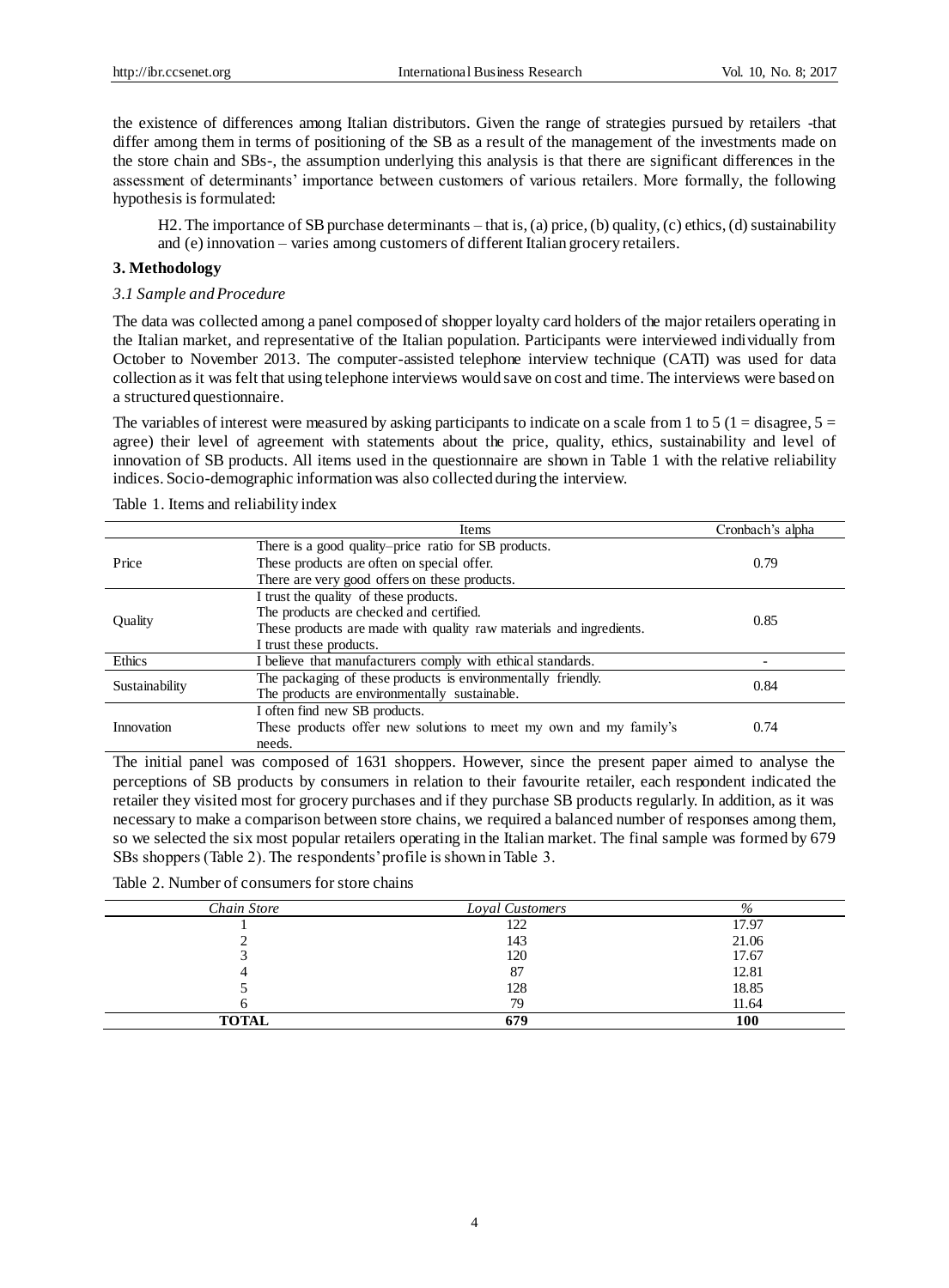|                       | <b>Items</b>                               | $\% (n = 679)$ |
|-----------------------|--------------------------------------------|----------------|
| Gender                | Male                                       | 51.0           |
|                       | Female                                     | 49.0           |
|                       | $18 - 29$                                  | 17.5           |
| Age (years)           | $30 - 54$                                  | 56.3           |
|                       | Over 55                                    | 26.2           |
|                       | None or primary school                     | 0.4            |
|                       | Lower middle school diploma                | 10.2           |
| Level of education    | Upper school diploma                       | 54.2           |
|                       | University degree (three-year first cycle) | 9.9            |
|                       | University degree (second cycle)           | 20.2           |
|                       | Postgraduate                               | 5.6            |
|                       | Single                                     | 31.7           |
|                       | Married                                    | 59.8           |
| Marital status        | Separated                                  | 3.2            |
|                       | Divorced                                   | 2.9            |
|                       | Widowed                                    | 1.3            |
|                       | Unspecified                                | 1.0            |
| No. of family members |                                            | 9.6            |
|                       | 2                                          | 29.2           |
|                       | 3                                          | 26.8           |
|                       | 4 or more                                  | 34.5           |
| Professional status   | Open-ended employment contract             | 51.3           |
|                       | Fixed-term employment contract             | 10.0           |
|                       | Seeking first job                          | 1.2            |
|                       | Unemployed                                 | 9.3            |
|                       | Student                                    | 6.0            |
|                       | Homemaker                                  | 9.1            |
|                       | Retired                                    | 0.9            |
|                       | Pensioner                                  | 12.2           |

## Table 3. Characteristics of the sample

## **4. Results**

*4.1 Socio-demographic Profile*

In order to test H1 and analyse the existence of any differences among the socio-demographic profiles of consumers across several retailers, we applied Pearson's chi-square  $(\chi^2)$  test (Fisher, 1922; Pearson, 1900) with Monte Carlo simulation.

The first investigated variable was age. The results revealed the absence of significant differences in the age of SB shoppers among the various retailers  $(\chi^2(10)=3.725; p>0.05)$ , thereby supporting H1a. Concurrently, the analysis supported H1b, as it showed that the shoppers' gender did not differ across retailers  $(\chi^2(5)=10.975)$ ; p>0.05). Also supported were H1c and H1d: the results did not reveal differences in the marital status  $(\chi^2(25)=29.465; p>0.05)$  or number of family members  $(\chi^2(15)=16.408; p>0.05)$  of respondents across different retailers. Finally, as predicted in H1e and H1f, the profile of customers of different retailers did not differ with reference to level of education ( $\chi^2(25)=37.356$ ; p>0.05) or professional status ( $\chi^2(35)=40.338$ ; p>0.05).

In conclusion, the findings reveal that the SB-customer profile did not differ among grocery distributors; therefore, all aspects of H1 can be accepted. The chi-square values and relative levels of significance are shown in Table 4.

Table 4. Chi-square values and hypotheses results

| <b>Hypotheses</b>                     | Test                    | p-value  | Supported/Rejected |
|---------------------------------------|-------------------------|----------|--------------------|
| $H1a - Age$                           | $\chi^2(10) = 10975$    | p > 0.05 | Supported          |
| $H1b - \text{Gender}$                 | $\chi^2(5) = 3.752$     | p > 0.05 | Supported          |
| $H1c -$ Marital status                | $\chi^2(25) = 29.465$   | p > 0.05 | Supported          |
| H1d – Number of family members        | $\gamma^2(15) = 16.408$ | p > 0.05 | Supported          |
| $H1e - Level$ of education            | $\gamma^2(25) = 37.356$ | p > 0.05 | Supported          |
| H <sub>1f</sub> – Professional status | $\gamma^2(35) = 40.338$ | p > 0.05 | Supported          |
|                                       |                         |          |                    |

*4.2 SB Purchase Determinants*

To verify H2, a one-way analysis of variance (ANOVA) was run. This made it possible to identify any differences in SB purchase determinants among customers of different retailers (within-group comparisons).

At a descriptive level, all the retailers had predominantly the same rank in terms of the importance of SB purchase determinants (price was always in first place, followed by quality, and subsequently the remaining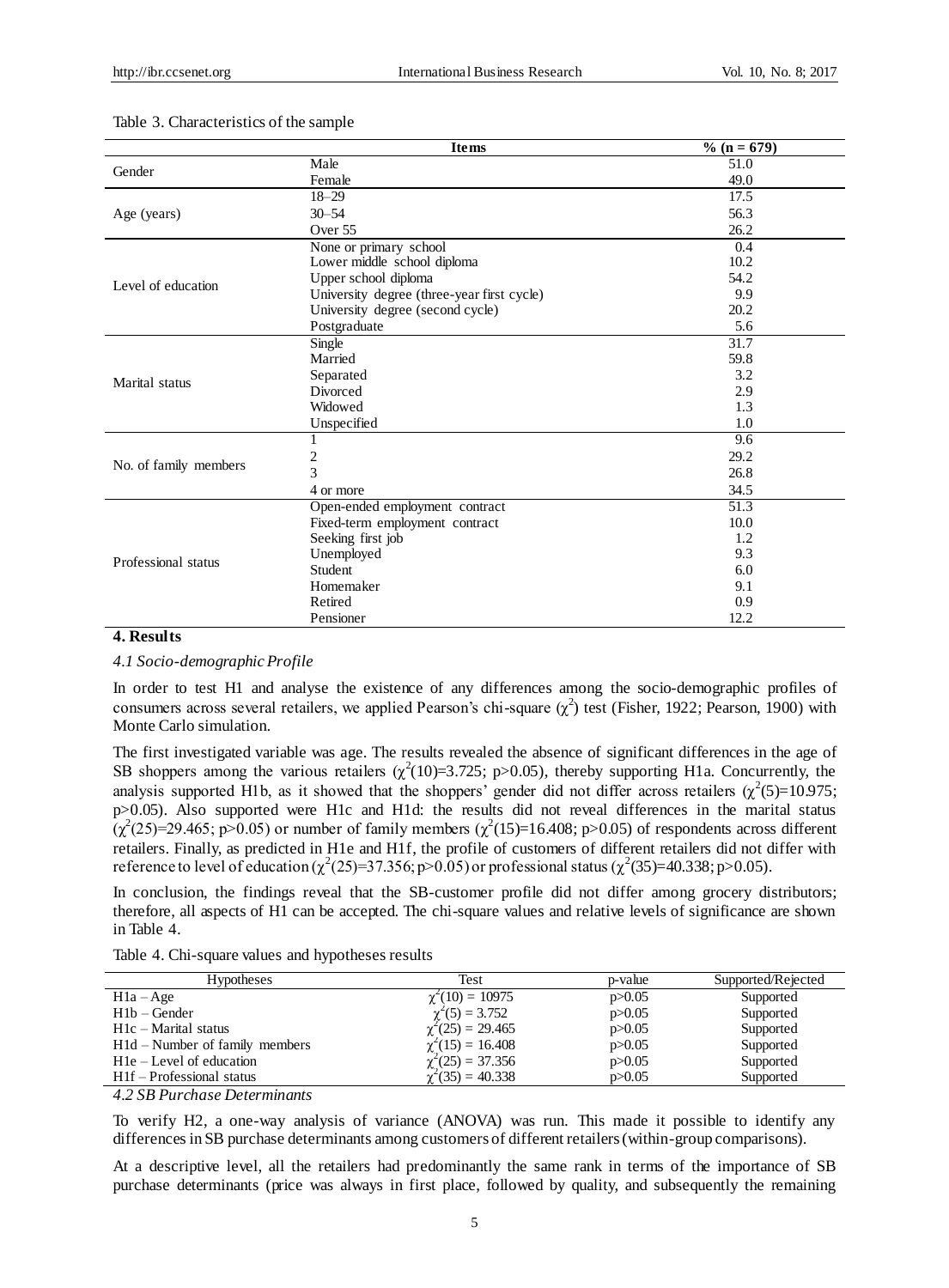determinants); Table 5 shows the average value of the variables for each chain store. However, as expected in view of the previous literature, statistically interesting differences emerge.

Specifically, the judgement regarding price advantage, although ranked first among SB purchase determinants for all grocery distributors, differed significantly among them  $(F(5, 673)=3.532; p<0.05)$ , thus supporting H2a. Contextually, a significant difference was also detected with respect to the perceived quality ( $F(5, 673)=5.732$ ; p<0.05), despite being positioned in second place for all retailers. This supports H2b. As we hypothesized in H2c, the importance of the ethic determinant differed within the group of consumers under study  $(F(5, 673)=6.021;$ p<0.05). Whit reference to sustainability, as equality of variance was not present, we used the Welch's F robustness test (Welch, 1951). Even in this case, a significant difference emerged from the analysis (F(5, 297)=4.727; p<0.05), supporting H2d.

Finally, the same results were found with regard to the innovation determinant  $(F(5, 673)=2.939; p<0.05)$ , in accordance with H2e: among consumers of SBs across various retailers, significant differences were found relating to the judgement attributed to the level of innovation.

The ANOVA results and hypotheses results are shown in Table 6.

| Store Chain | Price | Perceived quality | Ethics | Sustainability | Innovation |
|-------------|-------|-------------------|--------|----------------|------------|
|             | 3.56  | 3.27<br>ے . د     | 3.02   | 2.93           | 2.93       |
|             | 3.91  | 3.71              | 3.62   | 3.35           | 3.26       |
|             | 3.91  | 3.67              | 3.26   | 2.96           | 2.90       |
|             | 3.91  | 3.86              | 3.69   | 3.44           | 3.14       |
|             | 4.05  | 3.69              | 3.52   | 3.25           | 3.27       |
|             | 3.80  | 3.40              | 3.05   | 2.90           | 3.23       |

Table 5. Variable average for each chain store

Table 6. ANOVA test and hypotheses results

| <b>Hypotheses</b>         | <b>Test</b>         | p-value | Supported/Rejected |
|---------------------------|---------------------|---------|--------------------|
| $H2a - Price$             | $F(5, 673) = 3.532$ | p<0.05  | Supported          |
| $H2b$ – Perceived quality | $F(5, 673) = 5.732$ | p<0.05  | Supported          |
| $H2c - Ethics$            | $F(5, 673) = 6.021$ | p<0.05  | Supported          |
| $H2d$ – Sustainability    | $F(5, 297) = 4.727$ | p<0.05  | Supported          |
| $H2e$ – Innovation        | $F(5, 673) = 2.939$ | p<0.05  | Supported          |
| _ _ _<br>- -<br>$ -$      |                     |         |                    |

## **5. Conclusion and Implications**

The results of the study provide important insights for managers of Italian grocery retailers.

First, our results show that the socio-demographic profile of SB purchasers does not explain consumer behaviour. In other words, our analysis of the characteristics considered (gender, age, professional status, level of education, etc.) yields no explanations for behaviour. Although a great deal of literature (Ailawadi et al., 2001; Burton et al., 1998) has identified certain factors as determinants, our findings confirm our hypothesis that socio-demographic factors do not explain loyalty for retailer or for SBs products.

The growing tendency of consumers to be cross-channel, which is occurring in Italy as well as in all commercially advanced countries, could explain our finding regarding the absence of differences in SB consumer profiles among grocery retailers. Indeed, the same shopper is used to frequenting most retailers. This would explain the absence of a differentiated consumer profile for each retailer.

Regarding our second hypothesis, our findings clearly show that shoppers' choice factors differ across retailers. This reflects the way each chain has developed its SB products. It is not surprising that the value hierarchy of SB products reflects the varying positions of retailers in terms of shopper perceptions of factors considered important. In some grocery retailers, the determinants for choosing SBs can be considered preconditions (price and quality); in others, there are differential dimensions such as innovation and communication; while in others, SB products are chosen on the basis of distinctive features such as ethical and sustainable nature.

These differences may have two main causes.

First, the retailer could have undertaken actions, in collaboration with copackers, to develop SB products that focus specifically on certain dimensions that characterize the brand; for example, the distributor may have invested in a strategy to increase intrinsic product quality, ethics or environmental sustainability. In other words, the retailer may have genuinely taken actions aimed at strengthening certain SB elements. For these reasons they may have objectively improved the MDD offered.

A second reason could result from the retailer's adoption of a focused and intense communication strategy aimed at highlighting a single attribute of the SB. This strategy operates directly on the basis of perceptions of the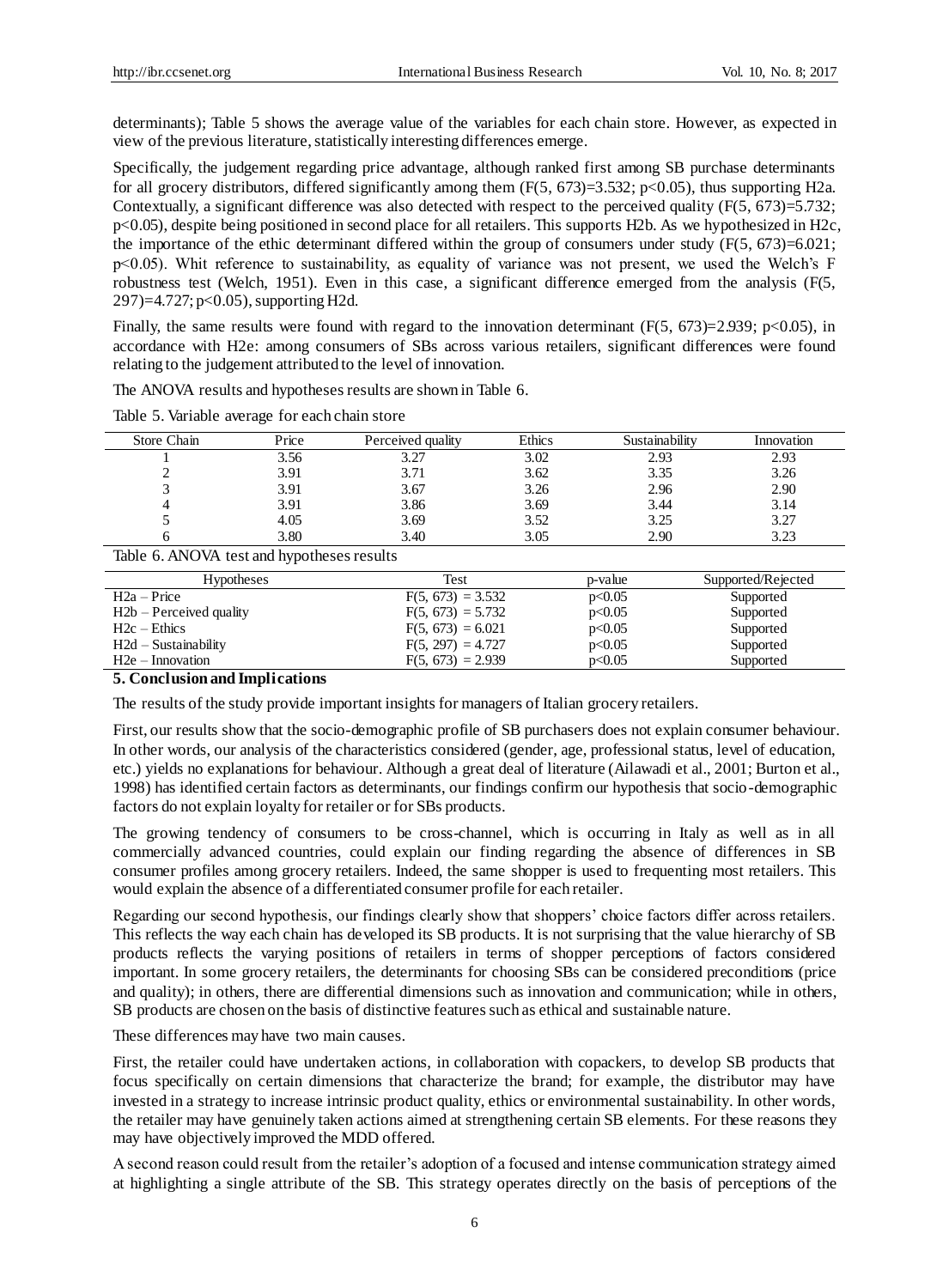consumer, who is informed about the main features characterizing the retailer's SB. In recent years, this policy has also been extensively implemented through digital marketing strategies. Therefore, the spread of a more comprehensive information has contributed to increasing shopper trust in MDD.

These findings have two implications for retailers.

The first is that there may be a gap between the objective strategy of SB product positioning at store level and perceptions of loyal customers. Where the gap is large, it reflects problems in the quantity and quality of communications. Distributors' management may be advised to use these observations to re-examine previous processes in light of final consumer involvement, and if necessary draw up new plans for action. In cases where consumer perceptions of SBs are more positive than their perceptions of the retailer itself, it will be important for the chain to examine the reasons behind. It is clearly necessary to avoid a worsening of customer perception and instead identify and build on the determinants of success.

The second implication concerns retailer policy in positioning its SB products, and its aims in upgrading them. Managers need to decide whether products are correctly positioned and whether the factors underlying positioning are identifiable and measurable. For example, if a product is not perceived to be sustainable, management needs to ask whether this is relevant in light of competitors' products, among other factors, and whether the perception needs to be changed and how. This type of policy may have both internal and external implications concerning suppliers and customers on each side. Internally, Italian grocery distributors need to identify the feasibility of making their SBs distinctive in communicating unique values. In other words, they require a consistent marketing strategy, as well as human and financial resources.

Externally, the requirement for sustainability makes it necessary to find and select the best possible copackers. This means that retailers need to develop a system in collaboration with producers for certification of sustainability, supply chain control, and ensuring perceptions of quality. Each individual distributor thus needs to take significant management and strategic action, though this depends on heavy financial investment. In operational terms, our findings show that all copackers involved in the supply of products need to implement changes. For each area of improvement, the degree of favour of the final consumer for each variable needs to be measured. This is because, on the one hand, SB products are increasingly a strategic asset for retailers and, on the other, competitive advantage depends not so much on short-term promotions but on long-term strategy (Sethuraman, 2003; Swoboda, Haelsig, Schramm-Klein, & Morschett, 2009).

In conclusion, our findings demonstrate that SB promotion and enhancement policies need to take into account the perceptions and expectations of loyal customers – namely customers who like the retailer and who identify themselves with the values that it expresses.

## **6. Limitations and Further Research**

This study contains several weaknesses in relation to its methodology, which provide opportunities for future research.

First, it discusses consumer perception without focusing on details of the different value dimensions of SB products. Future research could focus on a possible objective gap between consumer perception and SB value construction. In other words, it could measure the dimensions of SBs' distinctiveness and value in terms of cost, quality, and safety, and compare this with consumer perceptions. The findings would help retailers to assess whether the different dimensions are perceived by consumers as intended, and whether this is a determinant of SB purchase. This type of research would clearly require collaboration on the part of each retailer to make relevant information available.

A further opportunity for research lies in the analysis of demand and supply for each type of SB product by separate grocery distributors. Indeed, the present paper notes that consumer expectations and perceptions differ across retailers. Each type of segment (i.e. value, standard, and premium) is, in fact, positioned differently in the range; thus, the values expressed by each brand vary accordingly. The SB stretching carried out by different retailers can be successful where brand-building strategies are consistent and communicated accurately to the target market segment. Currently, in Italy, the expectation is that SBs will continue to grow in various segments, and analysis and measurement of these dimensions could be very relevant and useful for interpreting the competitive advantage held by each retailer.

#### **References**

Aaker, D. A. (1996). *Building Strong Brands*. New York: The Free Press.

Ailawadi, K. L., & Harlam, B. (2004). An empirical analysis of the determinants of retail margins: the role of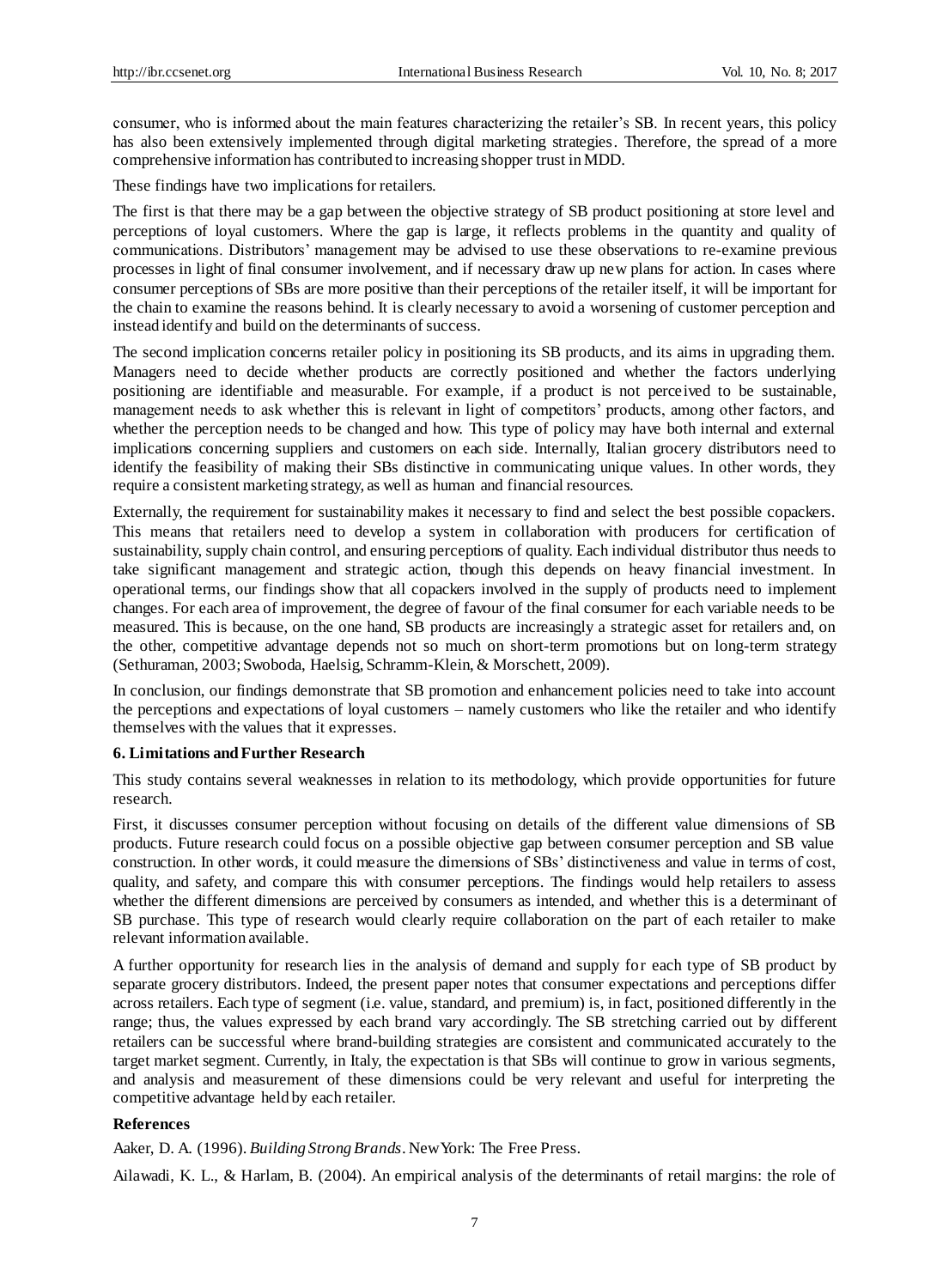store-brand share. *The Journal of Marketing, 68*(1), 147-165. http://dx.doi.org/10.1509/jmkg.68.1.147.24027

- Ailawadi, K. L., Neslin, S. A., & Gedenk, K. (2001). Pursuing the value-conscious consumer: Store brands versus national brand promotions. *Journal of Marketing*, *65*(1), 71-89. http://dx.doi.org/10.1509/jmkg.65.1.71.18132
- Beneke, J., Flynn, R., Greig, T., & Mukaiwa, M. (2013). The influence of perceived product quality, relative price and risk on customer value and willingness to buy: A study of private label merchandise. *Journal of Product & Brand Management*, *22*(3), 218-228. http://dx.doi.org/10.1108/JPBM-02-2013-0262
- Bettman, J. R. (1974). Relationship of information-processing attitude structures to private brand purchasing behavior. *Journal of Applied Psychology*, *59*(1), 79-83. http://dx.doi.org/10.1037/h0035817
- Bodur, H. O., Tofighi, M., & Grohmann, B. (2016). When should private label brands endorse ethical attributes? *Journal of Retailing, 92*(2), 204-217. http://dx.doi.org/10.1016/j.jretai.2015.11.001
- Burger, P. C., & Schott, B. (1972). Can private brand buyers be identified? *Journal of Marketing Research, 9*(2), 219-222.
- Burton, S., Lichtestein, D. R., Netemeyer, R. G., & Garretson, J. A. (1998). A scale for measuring attitude toward PL products and an examination of its psychological and behavioral correlates. J*ournal of the Academy of Marketing Science*, *26*(4), 293-306. http://dx.doi.org/10.1177/0092070398264003
- Conn, C. (2005). Innovation in private ‐ label branding. *Design Management Review, 16*(2), 55-62. https://doi.org/10.1111/j.1948-7169.2005.tb00194.x
- Cunningham, I. C. M., Hardy, A. P., & Imperia, G. (1982). Generic brands versus national brands and store brands – A comparison of consumers preferences and perceptions. *Journal of Advertising Research, 22*(5), 25-32.
- Davies, G. (1998). Retail brands and the theft of identity. *International Journal of Retail & Distribution Management,* 26(4), 140-146. http://dx.doi.org/10.1108/09590559810214903
- DelVecchio, D. (2001). Consumer perception of private label quality: the role of product category characteristics and consumer use of heuristics. *Journal of Retailing and Consumer Services*, *8*(5), 239-249. http://doi.org/10.1016/S0969-6989(00)00030-8
- Dhar, S. K., & Hoch, S. J. (1997). Why store brand penetration varies by retailer. *Marketing Science*, *16*(3), 208-227. https://doi.org/10.1287/mksc.16.3.208
- Dick, A., Jain, A., & Richardson, P. (1995). Correlates of store brand proneness: Some empirical observations. *Journal of Product & Brand Management*, *4*(4), 15-22. http://dx.doi.org/10.1287/mksc.16.3.208
- Dodds, W. B., Monroe, K. B., & Grewald, D. (1991). Effect of price, brand, and store information on buyers' product evaluations. *Journal of Marketing Research, 28*, 307-318. http://dx.doi.org/10.2307/3172866
- Doyle, P., & Bridgewater, S. (1998). Marketing and innovation. *Innovation in Marketing*, 1-16.
- Erdem, T., Zhao, Y., & Valenzuela, A. (2004). Performance of store brands: A cross-country analysis of consumer store-brand preferences, perceptions, and risk. *Journal of Marketing Research*, *41*(1), 86-100. http://dx.doi.org/10.1509/jmkr.41.1.86.25087
- Fernández, N. Á., & Martínez, C. E. (2004). Las marcas de distribuidor y el consumidor español. Distribución y consume, *77,* 12-25.
- Fisher, R. A. (1922). On the interpretation of chi square from contingency tables, and the calculation of P. *Journal of the Royal Statistical Society*, *85,* 87-94. https://doi.org/10.2307/2340521
- Frank, R. E., & Boyd Jr, H. W. (1965). Are private-brand-prone grocery customers really different? *Journal of Advertising Research, 5*(4)*,* 27-35. https://doi.org/10.1016/S0022-4359(99)00018-4
- Gedenk, K., & Neslin, S. A. (1999). The role of retail promotion in determining future brand loyalty: Its effect on purchase event feedback. *Journal of Retailing, 75*(4), 433-459. http://doi.org/10.1016/S0022-4359(99)00018-4
- Gupta, S., & Kumar, V. (2013). Sustainability as corporate culture of a brand for superior performance. *Journal of World Business, 48*(3), 311-320. http://doi.org/10.1016/j.jwb.2012.07.015
- Hardaker, G. (1998). An integrated approach towards product innovation in international manufacturing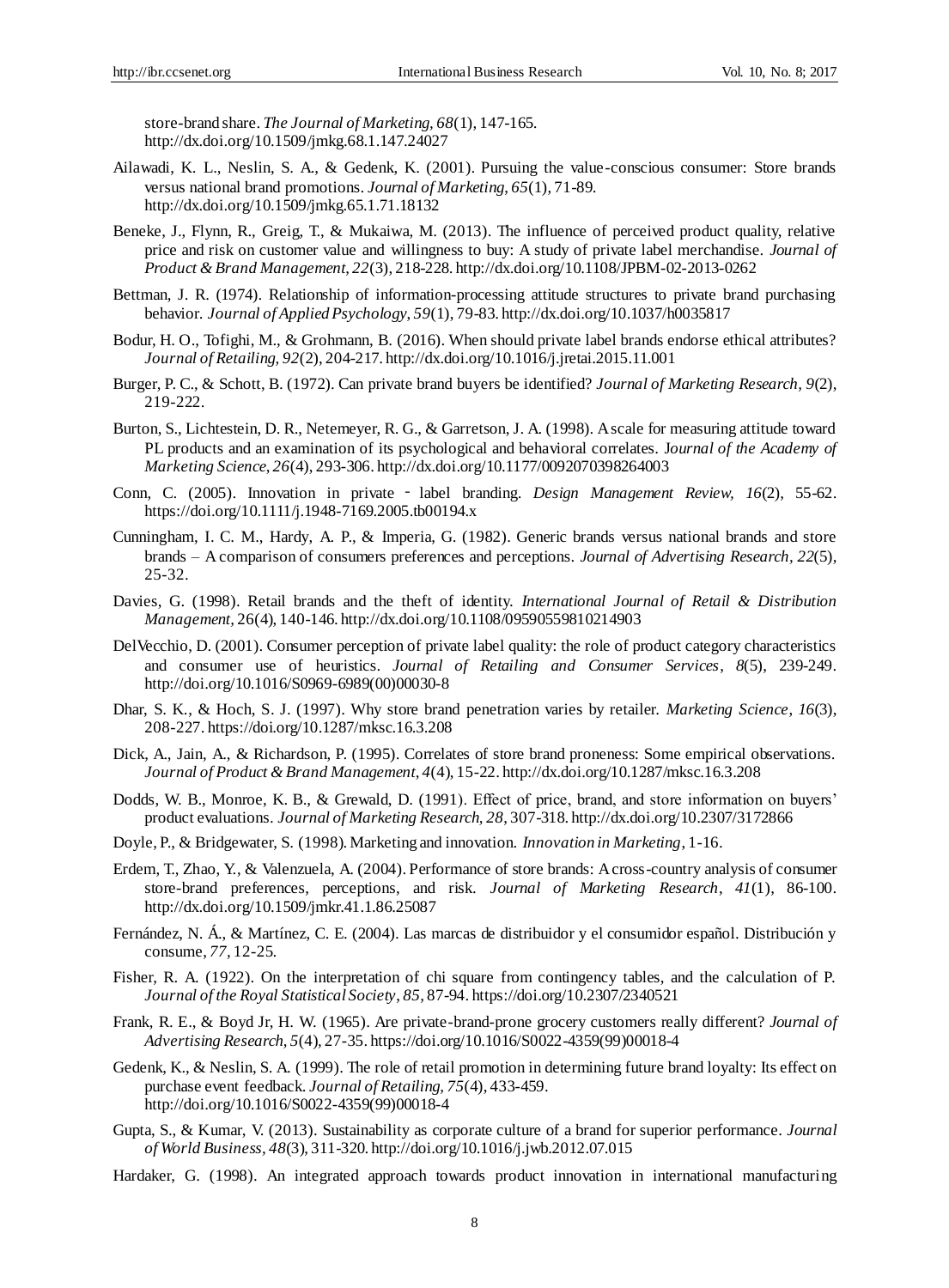organisations. *European Journal of Innovation Management*, *1*(2), 67-73. http://dx.doi.org/10.1108/14601069810217248

Herbert, R. (2009). PLs – What drives them forward? In: A. Ezrachi & U. Bernitz (eds.) *PLs, Brands and Competition Policy*. Oxford: University Press, 3-20.

Hoch, S. J., & Banerji, S. (1993). When do private labels succeed? *Sloan Management Review*, *34*(4), 57-67.

- Irwin, J. R., & Naylor, R. W. (2009). Ethical decisions and response mode compatibility: Weighting of ethical attributes in consideration sets formed by excluding versus including product alternatives. *Journal of Marketing Research, 46*(2), 234-246. http://dx.doi.org/10.1509/jmkr.46.2.234
- Jin, B., & Gu Suh, Y. (2005). Integrating effect of consumer perception factors in predicting private brand purchase in a Korean discount store context. *Journal of Consumer Marketing*, *22*(2), 62-71. http://dx.doi.org/10.1108/07363760510589226
- Kirmani, A., & Wright, P. (1989). Money talks: Perceived advertising expense and expected product quality. *Journal of Consumer Research*, *16,* 344-353. http://dx.doi.org/10.1086/209220
- Livesey, F., & Lennon, P. (1978). Factors affecting consumers' choice between manufacturer brands and retailer own labels. *European Journal of Marketing*, *12*(2), 158-170. http://dx.doi.org/10.1108/EUM0000000004965
- Luchs, M. G., Naylor, R. W., Irwin, J. R., & Raghunathan, R. (2010). The sustainability liability: Potential negative effects of ethicality on product preference. *Journal of Marketing, 74*(5), 18-31. http://dx.doi.org/10.1509/jmkg.74.5.18
- Mart hez, E., & Montaner, T. (2008). Characterisation of Spanish store brand consumers. *International Journal of Retail & Distribution Management*, *36*(6), 447-493. http://dx.doi.org/10.1108/09590550810873947
- Metha, N. (2007). Investigating consumers' purchase incidence and brand choice decisions across multiple product categories: A theoretical and empirical analysis. *Marketing Science*, *26*(2), 196-217. http://dx.doi.org/10.1287/mksc.1060.0214
- Murphy, P. E. (1978). The effect of social-class on brand and price consciousness for supermarket products. *Journal of Retailing*, *54*(2), 33-42.
- Myers, J. G. (1967). Determinants of private label attitude. *Journal of Marketing Research*, *4*, 73-81. https://doi.org/10.2307/3150168
- Narasimhan, C., Neslin, S. A., & Sen, S. K. (1996). Promotional elasticities and category characteristics. *The Journal of Marketing*, 60, 17-30. https://doi.org/10.2307/1251928
- Omar, O. E. (1996). Grocery purchase behaviour for national and own-label brands. *Service Industries Journal*, *16*(1), 58-66. http://dx.doi.org/10.1080/02642069600000006
- Pearson, K. (1900). On the criterion that a given system of deviations from the probable in the case of a correlated system of variables is such that it can be reasonably supposed to have arisen from random sampling. *Philosophical Magazine*, *50*(5), 157-175. http://dx.doi.org/10.1080/14786440009463897
- Richardson, P. S., Dick A. S., & Jain A. K. (1994). Extrinsic and intrinsic cue effects on perceptions of store brand quality. *The Journal of Marketing*, *58*: 28-36. http://dx.doi.org/10.2307/1251914
- Richardson, P. S., Jain, A. K., & Dick, A. (1996). Household store brand proneness: A framework. *Journal of Retailing*, *72*(2), 159-185. https://doi.org/10.1016/S0022-4359(96)90012-3
- Sethuraman, R. (2003). Measuring national brands' equity over store brands. *Review of Marketing Science*, *1*(2), 1-26. https://doi.org/10.2202/1546-5616.1000
- Sethuraman, R. (2006). Private-Label Marketing Strategies in Packaged Goods: Management Beliefs and Research Insights. *Working Paper Series*. Cambridge, MA: Marketing Science Institute.
- Sethuraman, R., & Gielens, K. (2014). Determinants of store brand share. *Journal of Retailing*, *90*(2), 141-153. http://doi.org/10.1016/j.jretai.2014.04.002
- Sethuraman, R., & Mittelstaedt, J. (1992). Coupons and private labels: A cross-category analysis of grocery products. *Psychology & Marketing, 9*(6), 487-500. http://doi.org/10.1002/mar.4220090606
- Steenkamp, J. B. E., & Geyskens, I. (2013). Manufacturer and retailer strategies to impact store brand share: Global integration, local adaptation, and worldwide learning. *Marketing Science*, *33*(1), 6-26.